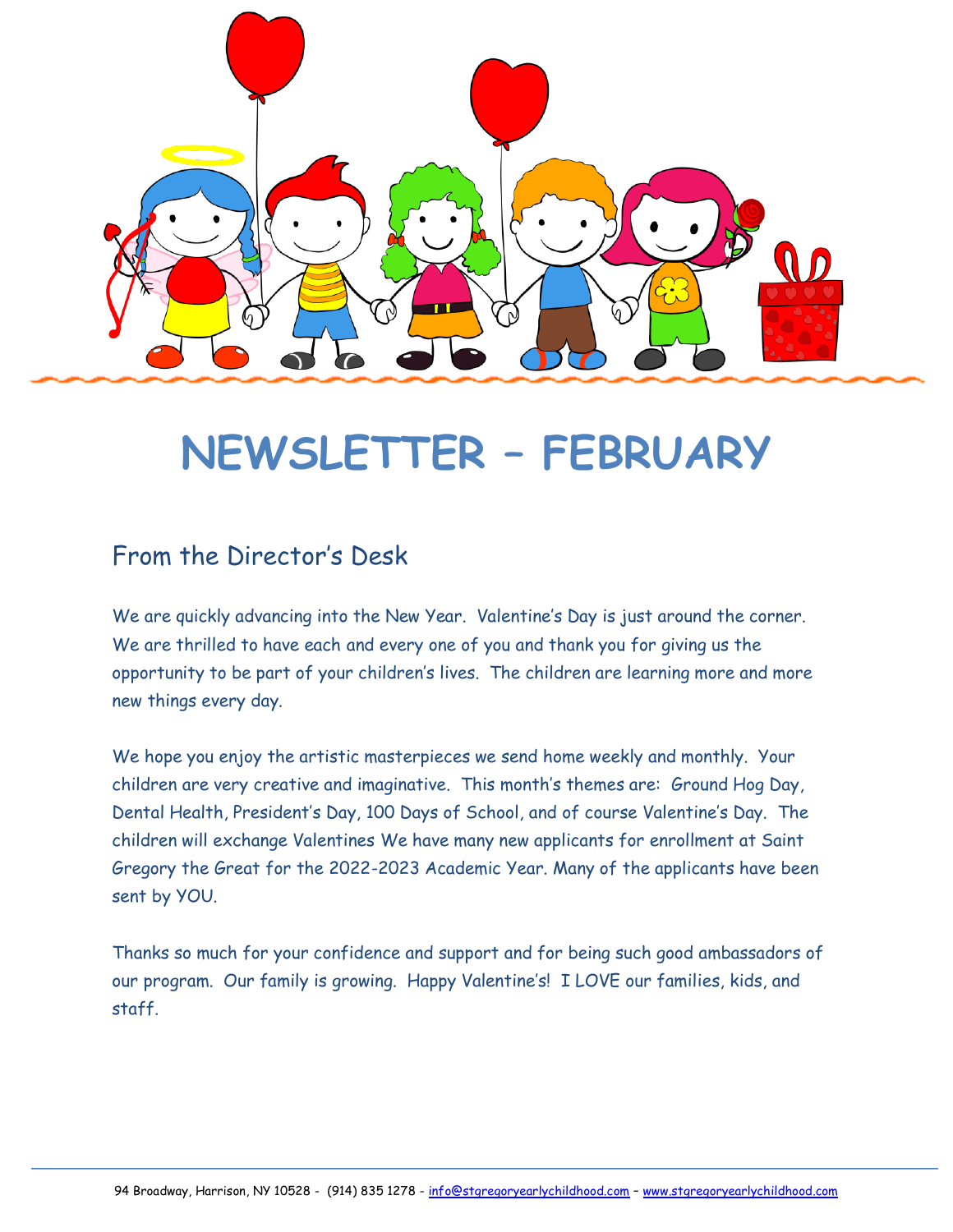February is National American Heart Month, National Black History Month, National Dental Health Month, and National Women's History Month

#### **Dates to Remember**

February 1: Staff Meeting 8:15 a.m. Chinese New Year – Year of the Tiger February 5: Superintendent's Conference Day/Virtual Workshop ( No School ) February 11/12: Lincoln's Birthday February 14: Valentine Card Exchange – Color Red Day February 16: 100 Days of School February 17: Princess/Super Heroes Day February 21 – 25: Mid Winter Break – No School February22: George Washington's Birthday February 28: School Resumes

#### **Will You Be My Valentine?**

February is here! Along with this new month comes one of our favorite holidays --- Valentine's Day. Over the next few weeks we will discuss many topics related to this wonderful event. We will discuss with the children that on this day we share our positive feelings about special people. This day also provides us with the opportunity to talk about the importance of sharing, giving, loving, and friendship. The children will also learn the purpose, symbols, colors and activities related to this holiday.

#### **Concepts for Children to Learn**

- On Valentine's Day we share our love with others
- Red, White and Pink are traditional Valentine's Day Colors
- People send cards to those they love on Valentine's Day
- Some people attend or give parties on Valentine's Day
- Flowers and gifts are given to special people on Valentine's Day

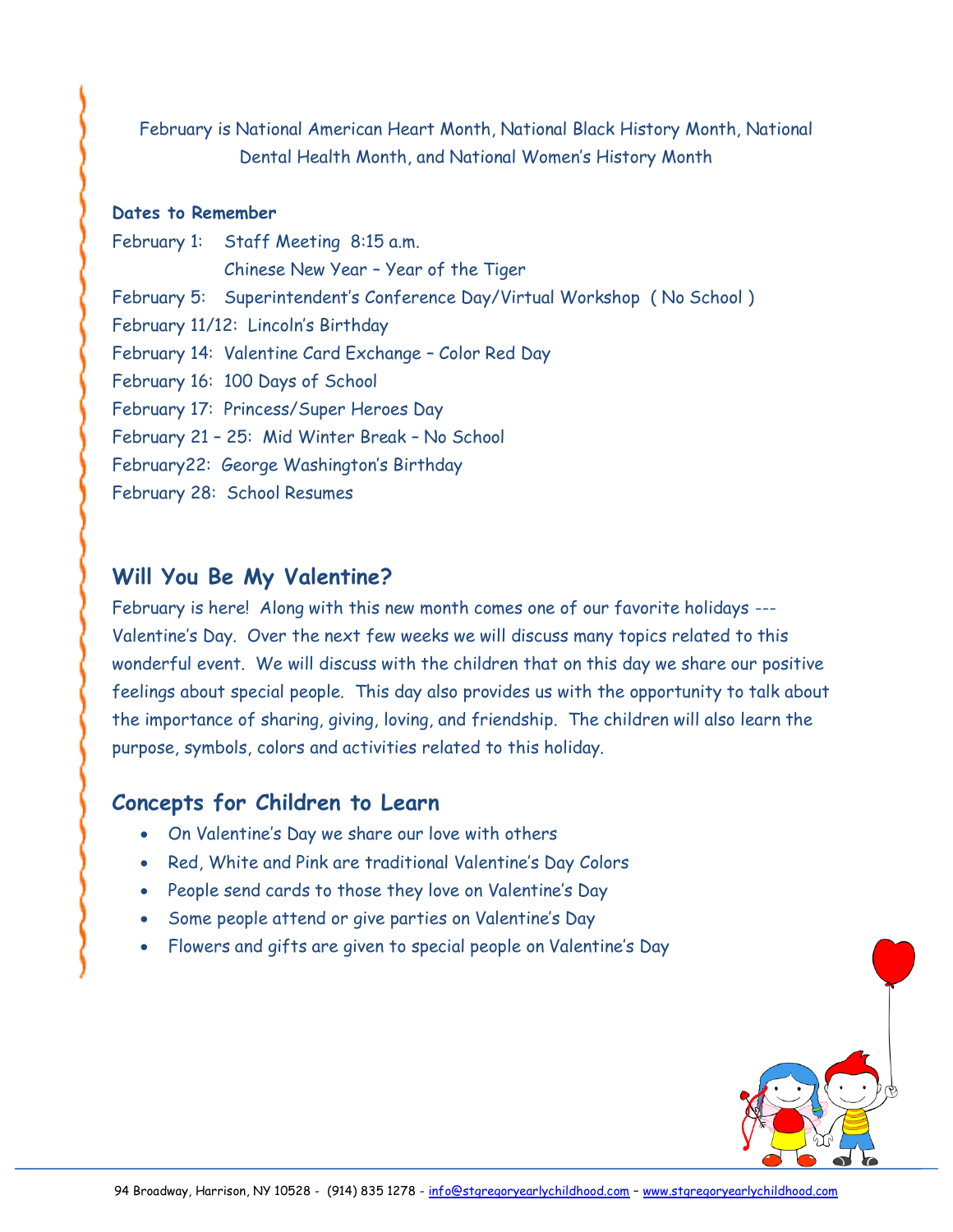# **The Story of St. Valentine**

Saint Valentine was an actual historical figure. He was a Roman physician who was also a Christian priest during the days of the early Church. This was a time when Christians were persecuted and they had to practice their faith in secret. There are several versions of the story of Saint Valentine. One version has it that Valentine was so loved by the children of the town that they would constantly write him notes declaring their affection – hence the origin of exchanging valentines.

In the other version of the story, Valentine is working to heal a blind boy and is arrested by Roman soldiers for his work as an "undercover priest". Valentine is shortly thereafter sentenced to die. And yet before he is taken off to be executed, he takes the time to write to the little blind boy a note explaining to him Jesus' love, enclosing a small treat. According to this story, when the boy eats the treat his eyesight is miraculously restored, and he is able to see well enough to read Valentine's note – which is of course, at the exact same moment that Valentine is executed.

#### **Valentine Reading**

- Elmo's Valentine by David Prebenna
- Elmo Loves You by Sarah Albee
- Corduroy's Valentine's Day by Les McCue
- You're My Little Love Bug by Heidi Weimer
- Counting Kisses by Karen Katz
- Be My Valentine Charlie Brown by Charles Schulz
- The Story of Valentine's Day by Stacy Venturi Pickett
- Valentine Mice by Bethany Roberts
- Be My Valentine Peter Rabbit by Beatriz Potter
- Valentine's Day Love by Uncle Amon

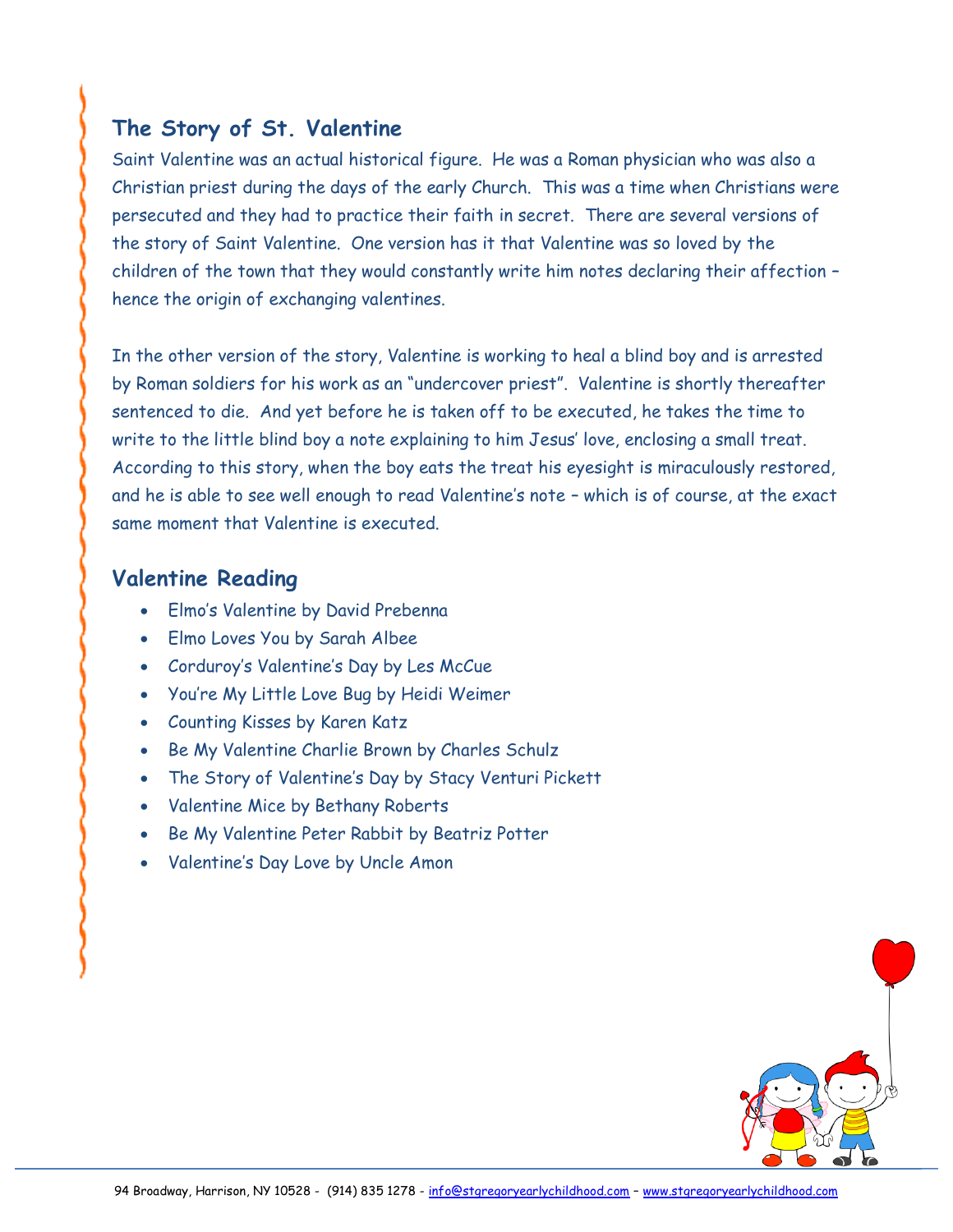# **February, Dental Health Month**

Oral Health is a vital component of a child's overall health. By providing a healthy diet, minimizing the consumption of sweets, cleaning a child's teeth twice a day, and getting early dental examinations, a child can have a happy, healthy smile.

#### **Winter Weather**

Now that cold weather is here, dressing your child appropriately for the weather is important. Please make sure your child has a winter coat/jacket, gloves/mittens, a warm hat, and boots if necessary.

#### **Illness**

If your child has any COVID 19 symptoms, flu symptoms or fever ( 100 degrees or higher), diarrhea, a bad cold, runny nose, or cough, PLEASE KEEP YOUR CHILD HOME. When they are fever or symptom free for 48 hours, they may come back to school. We do need a Doctor's note for readmission/Negative PCR Test is they had the COVID VIRUS or were exposed. The flu season is upon us and if we can help spreading it further, we will be happier. Thank you for your cooperation.

### **February Themes**

- Ground Hog Day
- Dental Health
- St. Valentine
- Chinese New Year
- President's Day
- Women in History
- Black History
- Cultural Diversity